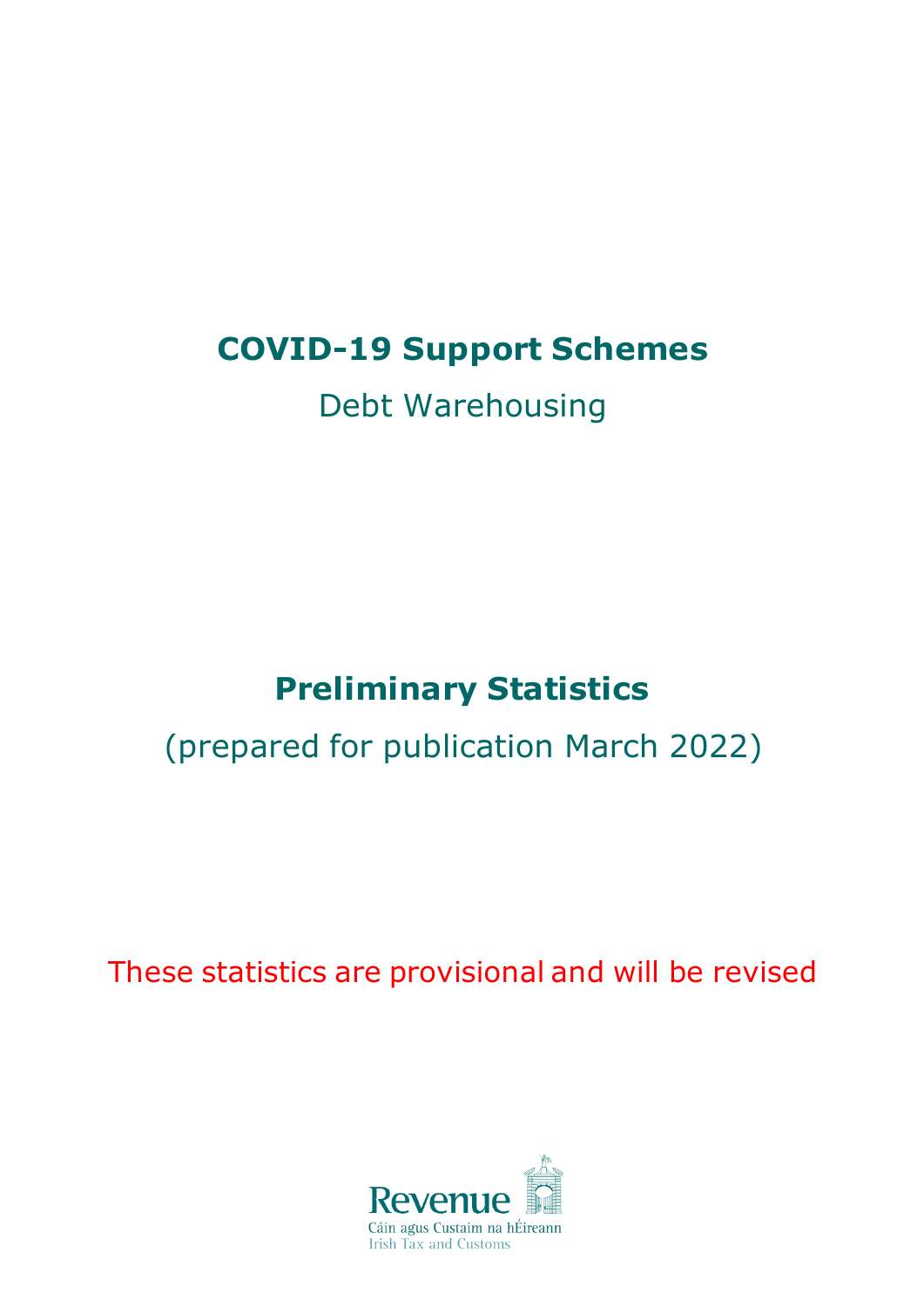## **Debt Warehousing**

Debt Warehousing was announced by Government on 2 May 2020, to provide a vital liquidity support to businesses suffering a downturn due to the COVID-19 pandemic. The Warehousing arrangements initially applied to VAT and PAYE (employer) liabilities accumulated by businesses associated with the COVID-19 crisis. Debt Warehousing is also available to businesses for Income Tax (IT) 2019, 2020 and 2021 subject to qualifying criteria. In addition, Debt Warehousing is available on balances that have been overpaid under the Temporary Wage Subsidy Scheme (TWSS) and the Employment Wage Subsidy Scheme (EWSS) on the same basis as VAT and PAYE (employer).

Debt Warehousing is automatically available to businesses that are managed by Revenue's Business and Personal Divisions. It is available by agreement to larger businesses managed by Revenue's Large Cases Division (LCD) and Medium Enterprises Division (MED), where such businesses have been adversely impacted by COVID-19.

The tables on the following pages provide breakdowns of the eligible, paid and currently warehoused debt by Revenue Division, economic sector, location and liability period. All data reflect the position of the Warehouse as at end January 2022.

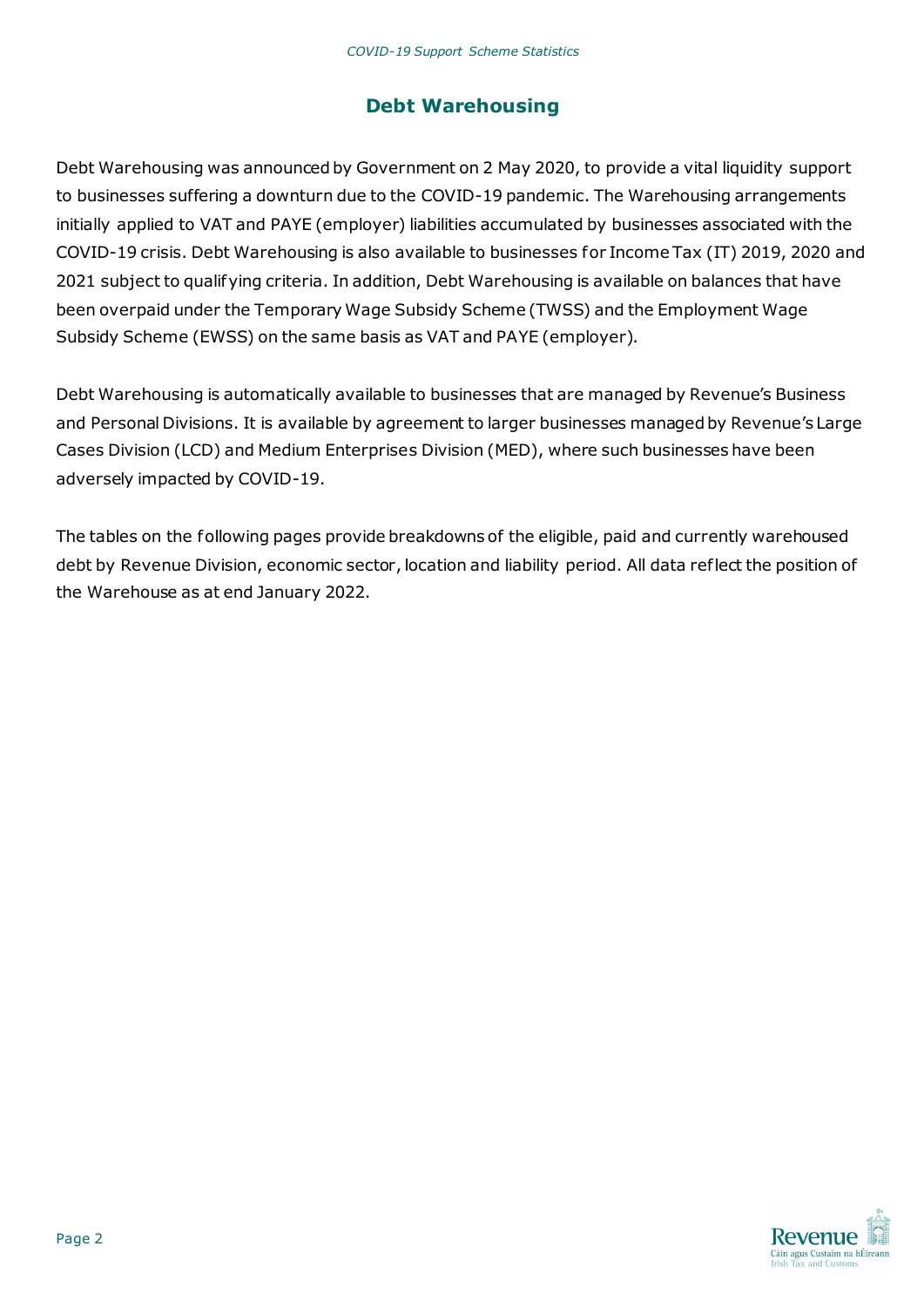#### **Debt Warehousing Table 1: Amounts Warehoused (at end January 2022)**



*\*Includes approx. €570m PRSI; \*\*Includes approx. €8m PRSI.*

Almost **105,000 individual businesses** were availing of Debt Warehousing. This included 3,200 Large Cases and Medium Enterprises Divisions businesses. At **end January 2022, €3.2 billion of tax debt was warehoused**. Of this, €3.0 billion (€1,382 million VAT, €1,525 million Employers' PAYE, €59 million IT & €71 million TWSS/EWSS) related to Business and Personal Division businesses who have filed returns and LCD and MED businesses who had of ficially applied for Debt Warehousing. A further €181m is an estimated amount relating to Business and Personal Division non-filers.

#### **Debt Warehousing Table 2: Total Eligible and Paid Debt (at end January 2022)**



*\*Does not include estimated amount of €181m for non-filers.*

Tax debt of €30.9 billion was eligible for Debt Warehousing since the Scheme began. Of this total eligible debt, €23.1 billion was paid in the due month itself; a further €4.9 billion has been paid af ter the due month; and €3.0 billion remains warehoused (excluding the estimated amount for non-filers). **The declared outstanding debt of €3 billion currently in the Warehouse therefore represents only 10% of the overall eligible debt amount since the Scheme began.**

#### **Debt Warehousing Table 3: Potentially Eligible Businesses (at end January 2022)**



Of the 250,000 businesses eligible for the Warehouse since its inception, the majority (59%) paid all their taxes in the due month or have since paid in full. 105,000 remain in the Warehouse but only a small minority (11,900) still have all warehoused debt to be paid.

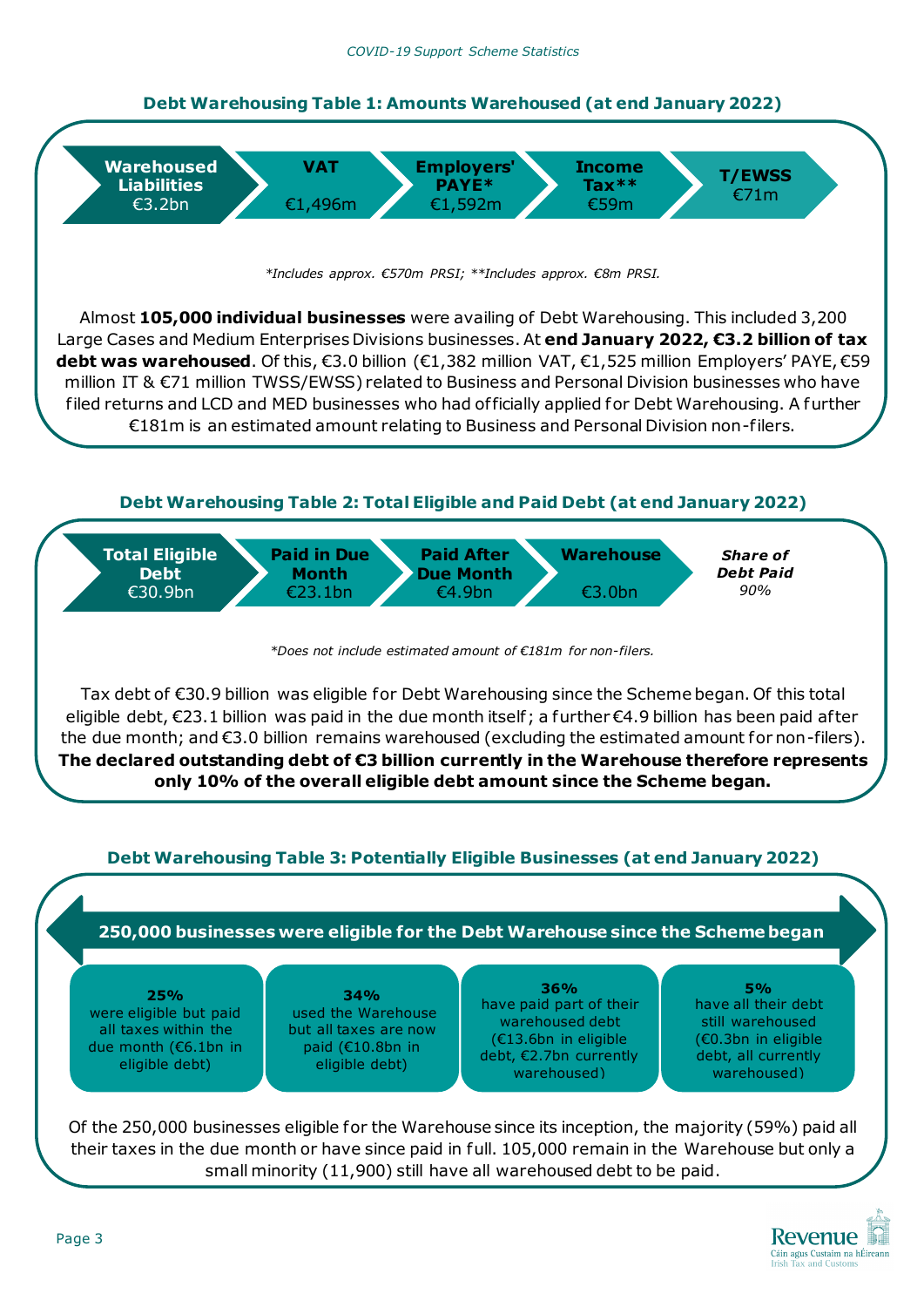#### **Debt Warehousing Table 4: Warehouse Status**

| <b>Sector of Business</b>            | <b>All Debt</b><br>Paid<br><b>Within</b><br><b>Due Month</b> | <b>All Debt</b><br><b>Paid Since</b><br><b>Due Month</b> | <b>Debt Part</b><br>Paid | <b>No Debt</b><br>Paid |
|--------------------------------------|--------------------------------------------------------------|----------------------------------------------------------|--------------------------|------------------------|
| Wholesale & retail trade             | 19.5%                                                        | 35.3%                                                    | 40.9%                    | 4.3%                   |
| Professional, scientific & technical | 30.1%                                                        | 36.9%                                                    | 30.2%                    | 2.8%                   |
| Construction                         | 22.0%                                                        | 32.5%                                                    | 40.1%                    | 5.3%                   |
| Information & communication          | 30.7%                                                        | 37.1%                                                    | 29.1%                    | 3.1%                   |
| Manufacturing                        | 22.7%                                                        | 33.8%                                                    | 39.7%                    | 3.8%                   |
| Administrative & support service     | 23.3%                                                        | 33.1%                                                    | 38.8%                    | 4.9%                   |
| Human health & social work           | 31.4%                                                        | 31.8%                                                    | 34.2%                    | 2.6%                   |
| Financial & insurance                | 38.5%                                                        | 34.6%                                                    | 23.6%                    | 3.2%                   |
| Accommodation & food service         | 8.7%                                                         | 28.5%                                                    | 54.4%                    | 8.4%                   |
| Transportation & storage             | 22.7%                                                        | 33.4%                                                    | 38.2%                    | 5.8%                   |
| Real estate activities               | 33.6%                                                        | 38.1%                                                    | 23.9%                    | 4.4%                   |
| Other services activities            | 17.1%                                                        | 30.4%                                                    | 45.9%                    | 6.6%                   |
| Education                            | 26.7%                                                        | 32.4%                                                    | 37.4%                    | 3.5%                   |
| Agriculture, forestry & fishing      | 35.9%                                                        | 32.9%                                                    | 25.6%                    | 5.6%                   |
| Arts, entertainment & recreation     | 21.6%                                                        | 31.0%                                                    | 40.2%                    | 7.2%                   |
| Public administration                | 32.5%                                                        | 34.8%                                                    | 29.7%                    | 2.9%                   |
| All other sectors                    | 28.0%                                                        | 30.5%                                                    | 31.8%                    | $9.6\%$                |
| All                                  | 25%                                                          | 34%                                                      | 36%                      | 5%                     |
| <b>Number of Businesses</b>          | 62,300                                                       | 84,400                                                   | 91,300                   | 11,900                 |

| <b>Revenue Division of</b><br><b>Business</b> | <b>All Debt</b><br>Paid<br><b>Within</b><br><b>Due Month</b> | <b>All Debt</b><br><b>Paid Since</b><br><b>Due Month</b> | <b>Debt Part</b><br>Paid | <b>No Debt</b><br>Paid |
|-----------------------------------------------|--------------------------------------------------------------|----------------------------------------------------------|--------------------------|------------------------|
| LCD                                           | 28.8%                                                        | 30.2%                                                    | 36.7%                    | 4.2%                   |
| <b>MED</b>                                    | 19.7%                                                        | 30.6%                                                    | 45.7%                    | 3.9%                   |
| <b>Business</b>                               | 24.5%                                                        | 34.0%                                                    | 36.6%                    | 4.8%                   |
| Personal                                      | 34.7%                                                        | 30.3%                                                    | 30.8%                    | 4.2%                   |
| All                                           | 25%                                                          | 34%                                                      | 36%                      | <b>5%</b>              |
| <b>Number of Businesses</b>                   | 62,300                                                       | 84,400                                                   | 91,300                   | 11,900                 |

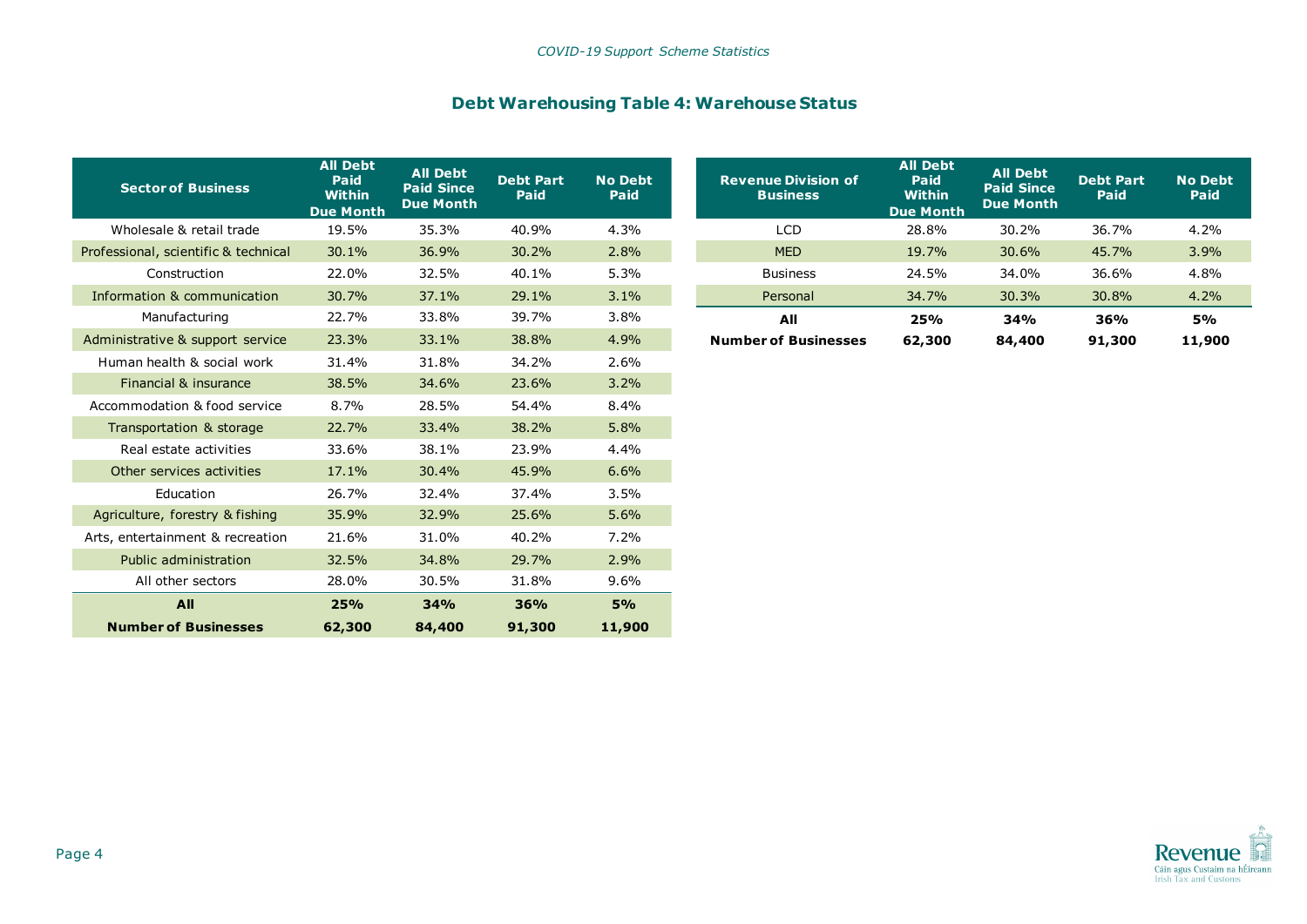#### **Debt Warehousing Table 5: Revenue Division**

|                                     |             | <b>Total Eligible Debt</b>     |             | <b>Paid in Due Month</b>              |             | <b>Paid After Due Month</b>           |             | Warehouse                      |
|-------------------------------------|-------------|--------------------------------|-------------|---------------------------------------|-------------|---------------------------------------|-------------|--------------------------------|
| <b>Revenue Division of Business</b> | <b>Debt</b> | Number of<br><b>Businesses</b> | <b>Debt</b> | <b>Number of</b><br><b>Businesses</b> | <b>Debt</b> | <b>Number of</b><br><b>Businesses</b> | <b>Debt</b> | Number of<br><b>Businesses</b> |
| LCD.                                | €2.896m     | 500                            | E2.178m     | 400                                   | €327m       | 300                                   | €392m       | 200                            |
| <b>MED</b>                          | €8,021m     | 6,000                          | €5,812m     | 5,600                                 | €1,185m     | 4,200                                 | €1,026m     | 3,000                          |
| <b>Business</b>                     | €18,562m    | 231,300                        | €13,819m    | 201,800                               | €3,208m     | 150,200                               | €1,539m     | 95,800                         |
| Personal                            | €1,461m     | 12,200                         | €1,292m     | 10,900                                | €139m       | 6,500                                 | €31 $m$     | 4,300                          |
| All                                 | €30.9bn     | 249,900                        | E23.1bn     | 218,700                               | E4.9bn      | 161,200                               | €3.0bn      | 104,900                        |

*Note: The same business may appear in more than one category (paid in due month, paid after due month and warehoused).*

#### **Share of Total Eligible Debt by Revenue Division – Paid in Due Month, Paid After Due Month and Warehoused Balance**



Revent Cáin agus Custaim na hÉireann **Irish Tax and Customs**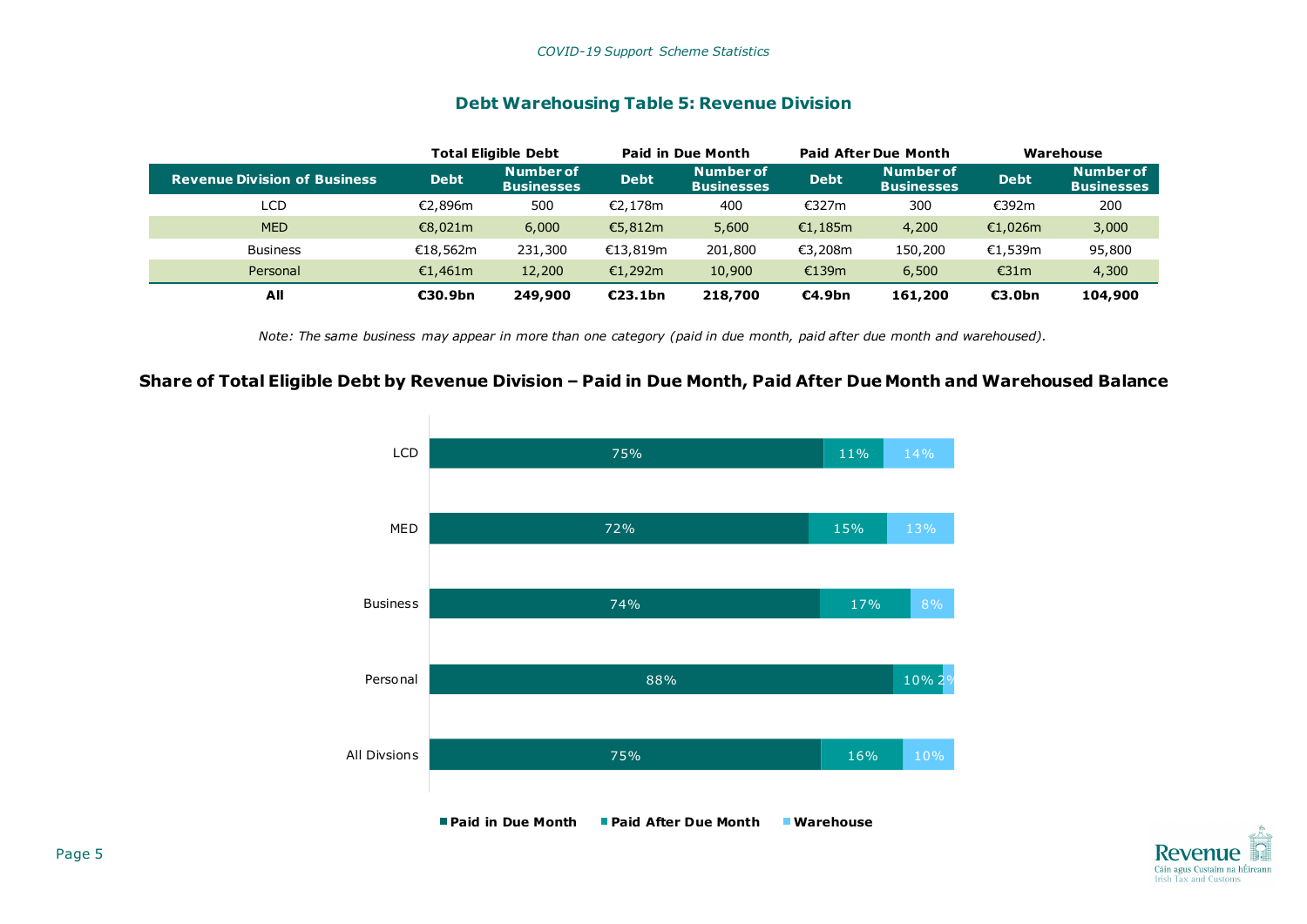#### **Debt Warehousing Table 6: Economic Sector**

|                                      |             | <b>Total Eligible Debt</b>            |             | <b>Paid in Due Month</b>              |             | <b>Paid After Due Month</b>           |             | Warehouse                             |
|--------------------------------------|-------------|---------------------------------------|-------------|---------------------------------------|-------------|---------------------------------------|-------------|---------------------------------------|
| <b>Sector of Business</b>            | <b>Debt</b> | <b>Number of</b><br><b>Businesses</b> | <b>Debt</b> | <b>Number of</b><br><b>Businesses</b> | <b>Debt</b> | <b>Number of</b><br><b>Businesses</b> | <b>Debt</b> | <b>Number of</b><br><b>Businesses</b> |
| Wholesale & retail trade             | €7,395m     | 35,400                                | €5,476m     | 31,400                                | €1,250m     | 25,200                                | €670m       | 16,000                                |
| Professional, scientific & technical | €5,520m     | 35,500                                | €4,359m     | 32,400                                | €834m       | 22,200                                | €329m       | 11,700                                |
| Construction                         | €2,724m     | 38,000                                | €1,856m     | 32,600                                | €500m       | 25,100                                | €369m       | 17,300                                |
| Information & communication          | €2,418m     | 12,900                                | €1,935m     | 11,700                                | €288m       | 7,900                                 | €195m       | 4,100                                 |
| Manufacturing                        | €2,483m     | 12,700                                | €1,920m     | 11,300                                | €375m       | 8,600                                 | €189m       | 5,500                                 |
| Administrative & support service     | €1,755m     | 9,800                                 | €1,263m     | 8,500                                 | €298m       | 6,500                                 | €194m       | 4,300                                 |
| Human health & social work           | €1,613m     | 11,500                                | €1,356m     | 10,800                                | €180m       | 6,800                                 | €78m        | 4,200                                 |
| Financial & insurance                | €1,217m     | 4,900                                 | €1,047m     | 4,500                                 | €109m       | 2,600                                 | €61m        | 1,300                                 |
| Accommodation & food service         | €1,391m     | 16,600                                | €693m       | 13,900                                | €296m       | 12,600                                | €402m       | 10,400                                |
| Transportation & storage             | €1,158m     | 9,400                                 | €754m       | 7,900                                 | €208m       | 6,200                                 | €197m       | 4,100                                 |
| Real estate activities               | €898m       | 11,900                                | €674m       | 10,100                                | €154m       | 6,800                                 | €69m        | 3,400                                 |
| Other services activities            | €711m       | 12,100                                | €545m       | 10,300                                | €109m       | 8,400                                 | €57m        | 6,400                                 |
| Education                            | €458m       | 8,200                                 | €367m       | 7,500                                 | €62m        | 5,100                                 | €29m        | 3,400                                 |
| Agriculture, forestry & fishing      | €406m       | 18,600                                | €311m       | 15,800                                | €66m        | 9,800                                 | €30m        | 5,800                                 |
| Arts, entertainment & recreation     | €343m       | 5,200                                 | €215m       | 4,300                                 | €49m        | 3,300                                 | €79m        | 2,500                                 |
| Public administration                | €137m       | 1,000                                 | €105m       | 900                                   | €26m        | 600                                   | €6m         | 300                                   |
| All other sectors                    | €308m       | 6,000                                 | E220mm      | 4,800                                 | €53m        | 3,600                                 | €34m        | 2,500                                 |
| All                                  | €30.9bn     | 249,900                               | €23.1bn     | 218,700                               | €4.9bn      | 161,200                               | €3.0bn      | 104,900                               |

*Note: The same B=business may appear in more than one category (paid in due month, paid after due month and warehoused).*

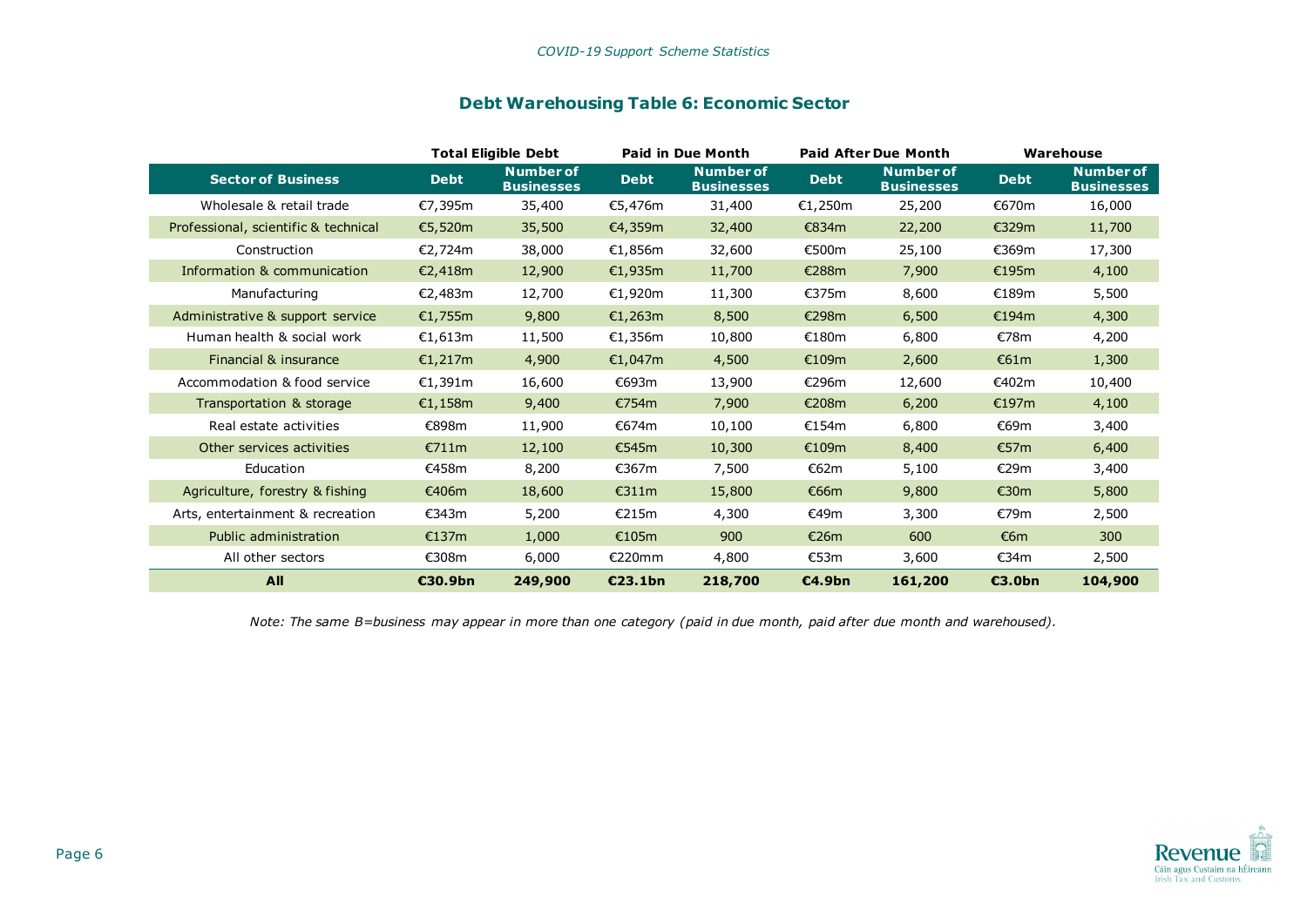#### **Share of Total Eligible Debt by Economic Sector – Paid in Due Month, Paid After Due Month and Warehoused**



**Paid in Due Month Paid After Due Month Warehouse**

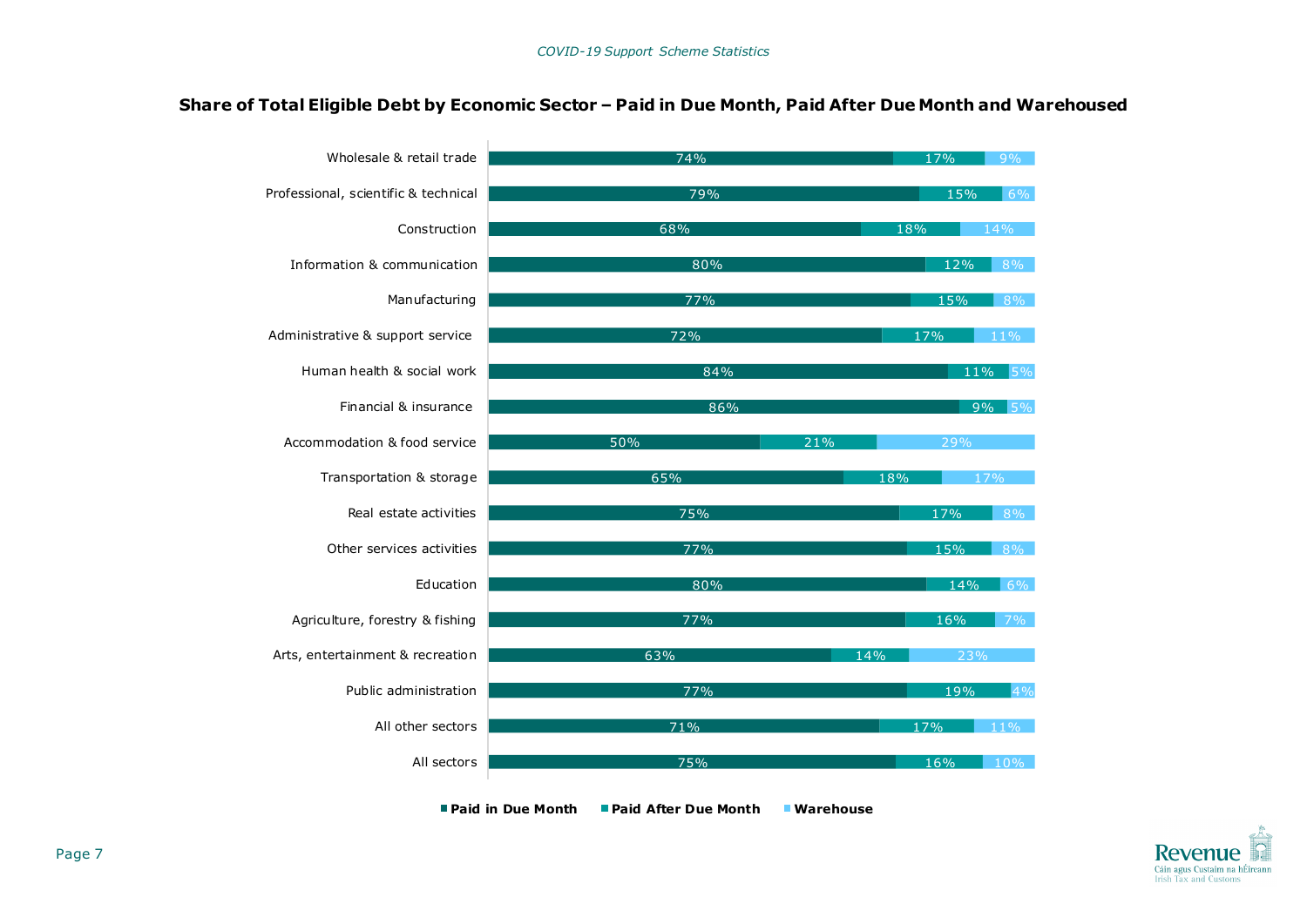#### **Debt Warehousing Table 7: Location**

|                           | <b>Total Eligible Debt</b> |                                       | Warehouse   |                                       |                                                 |
|---------------------------|----------------------------|---------------------------------------|-------------|---------------------------------------|-------------------------------------------------|
| <b>County of Business</b> | <b>Debt</b>                | <b>Number of</b><br><b>Businesses</b> | <b>Debt</b> | <b>Number of</b><br><b>Businesses</b> | <b>Share of Total</b><br><b>Debt Warehoused</b> |
| Carlow                    | €235m                      | 3,000                                 | €25m        | 1,200                                 | 11%                                             |
| Cavan                     | €279m                      | 3,900                                 | €23m        | 1,600                                 | 8%                                              |
| Clare                     | €435m                      | 5,800                                 | €35m        | 2,500                                 | 8%                                              |
| Cork                      | €2,843m                    | 28,400                                | €229m       | 11,100                                | 8%                                              |
| Donegal                   | €438m                      | 7,400                                 | €40m        | 3,400                                 | 9%                                              |
| Dublin                    | €14,971m                   | 69,900                                | €1,602m     | 28,900                                | 11%                                             |
| Galway                    | €1,032m                    | 12,800                                | €115m       | 5,600                                 | 11%                                             |
| Kerry                     | €571m                      | 8,100                                 | €66m        | 3,300                                 | 12%                                             |
| Kildare                   | €1,016m                    | 10,900                                | €100m       | 4,700                                 | 10%                                             |
| Kilkenny                  | €370m                      | 5,100                                 | €33m        | 2,000                                 | 9%                                              |
| Laois                     | €251m                      | 3,500                                 | €21m        | 1,400                                 | $8\%$                                           |
| Leitrim                   | €79m                       | 1,700                                 | €10m        | 700                                   | 13%                                             |
| Limerick                  | €872m                      | 9,200                                 | €90m        | 3,900                                 | 10%                                             |
| Longford                  | €150m                      | 1,900                                 | €14m        | 900                                   | 9%                                              |
| Louth                     | €568m                      | 6,100                                 | €55m        | 2,900                                 | 10%                                             |
| Mayo                      | €462m                      | 6,300                                 | €37m        | 2,700                                 | 8%                                              |
| Meath                     | €827m                      | 10,000                                | €94m        | 4,400                                 | 11%                                             |
| Monaghan                  | €277m                      | 3,500                                 | €24m        | 1,400                                 | 9%                                              |
| Offaly                    | €243m                      | 3,600                                 | €18m        | 1,500                                 | 7%                                              |
| Roscommon                 | €192m                      | 3,000                                 | €16m        | 1,300                                 | 8%                                              |
| Sligo                     | €235m                      | 3,200                                 | €23m        | 1,400                                 | 10%                                             |
| Tipperary                 | €653m                      | 8,600                                 | €61m        | 3,400                                 | 9%                                              |
| Waterford                 | €474m                      | 6,100                                 | €36m        | 2,500                                 | 8%                                              |
| Westmeath                 | €414m                      | 4,600                                 | €34m        | 2,000                                 | 8%                                              |
| Wexford                   | €624m                      | 8,500                                 | €59m        | 3,400                                 | 9%                                              |
| Wicklow                   | €651m                      | 8,200                                 | €64m        | 3,500                                 | 10%                                             |
| All                       | €30.9bn                    | 249,900                               | €3.0bn      | 104,900                               | 10%                                             |

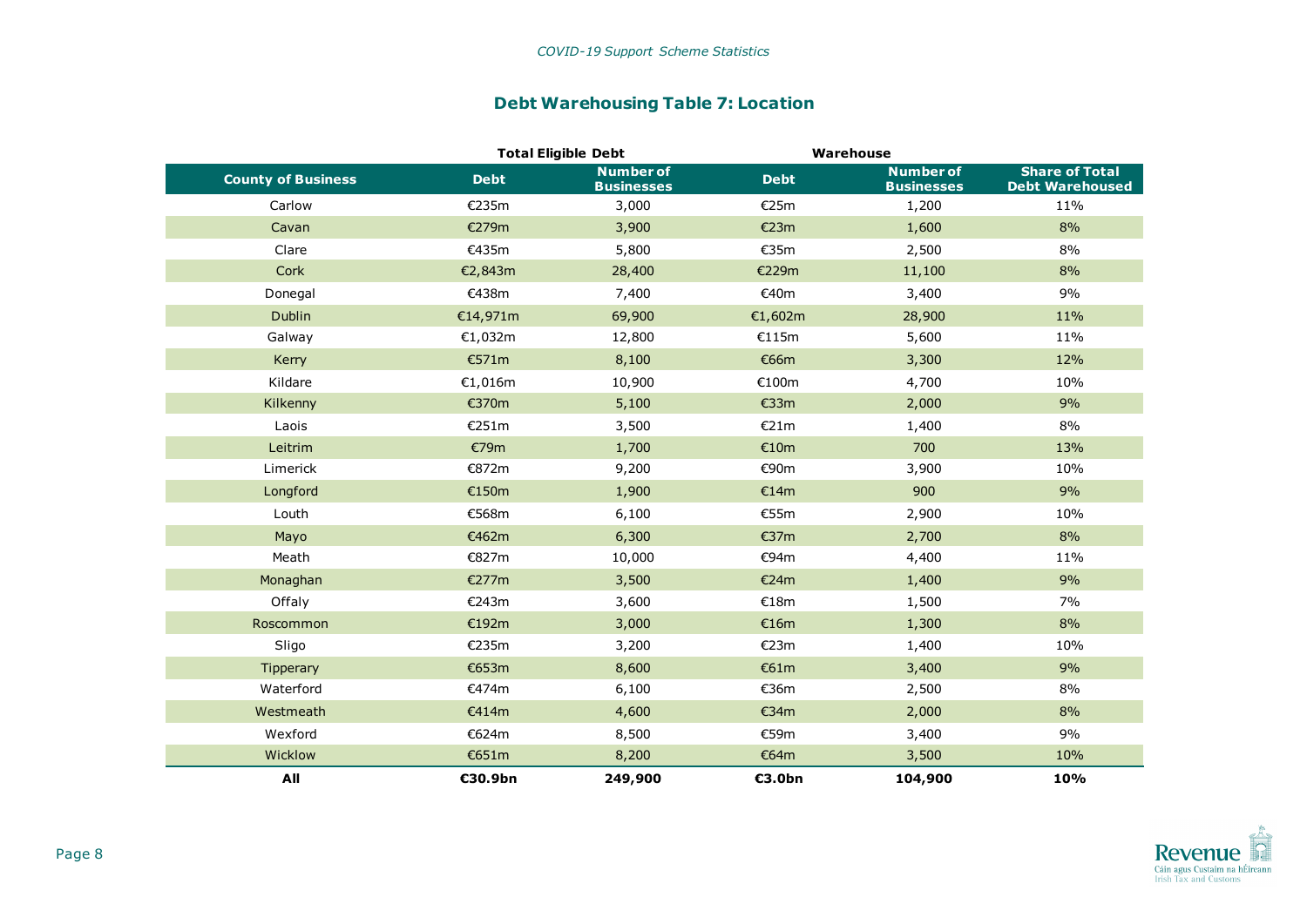





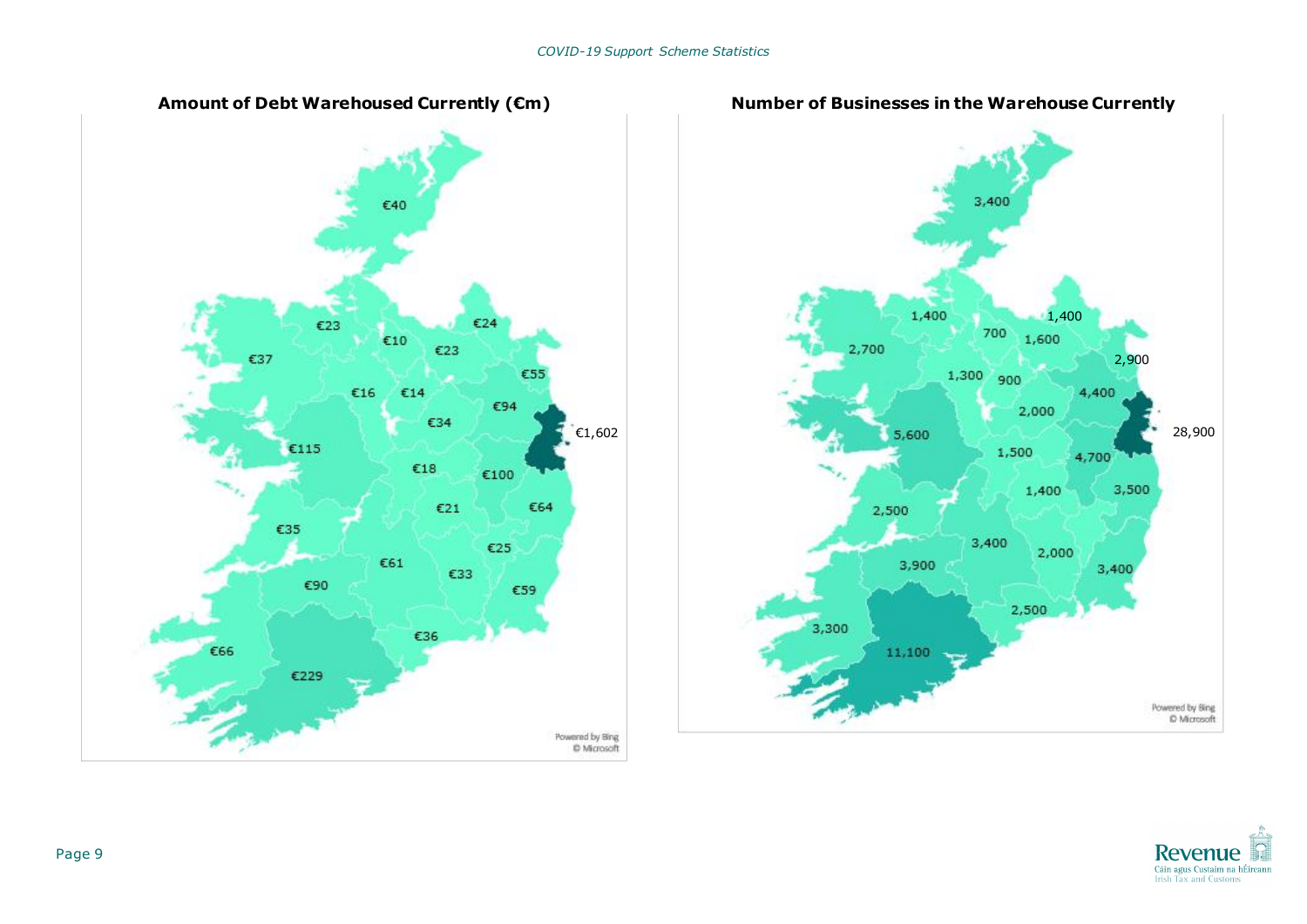| <b>Due Month</b> | <b>VAT</b><br><b>Warehoused Debt*</b> | <b>Employer PAYE</b><br><b>Warehoused Debt*</b> |
|------------------|---------------------------------------|-------------------------------------------------|
| Mar-20           | €181m                                 | €65m                                            |
| Apr-20           | £1m                                   | €95m                                            |
| May-20           | €155m                                 | €30m                                            |
| Jun-20           | €1m                                   | €30m                                            |
| Jul-20           | €124m                                 | €40m                                            |
| Aug-20           | €0m                                   | €44m                                            |
| $Sep-20$         | €169m                                 | E44m                                            |
| <b>Oct-20</b>    | €1m                                   | €48m                                            |
| <b>Nov-20</b>    | €61m                                  | €38m                                            |
| <b>Dec-20</b>    | €0m                                   | €36m                                            |
| Jan-21           | €119m                                 | €90m                                            |
| $Feb-21$         | €1m                                   | €39m                                            |
| $Mar-21$         | €65m                                  | €38m                                            |
| Apr-21           | €1m                                   | €55m                                            |
| $May-21$         | €67m                                  | €48m                                            |
| Jun-21           | €0m                                   | €46m                                            |
| Jul-21           | €75m                                  | €79m                                            |
| <b>Aug-21</b>    | €0m                                   | €63m                                            |
| $Sep-21$         | €110m                                 | €62m                                            |
| Oct-21           | €0m                                   | €101m                                           |
| $Nov-21$         | €96m                                  | €79m                                            |
| <b>Dec-21</b>    | €0m                                   | €95m                                            |
| Jan-22           | €155m                                 | €260m                                           |
| All              | €1.4bn                                | €1.5bn                                          |

#### **Debt Warehousing Table 8: Due Month of Current Warehoused Debt**

Notes: \*Excludes estimated amounts for non-filers; The current (as at end January 2022) balances of tax debt in the Warehouse are indicated in Table 1, Table 8 shows the distribution of *these current balance amounts by the original due month of the debt, for VAT and employers' PAYE.*